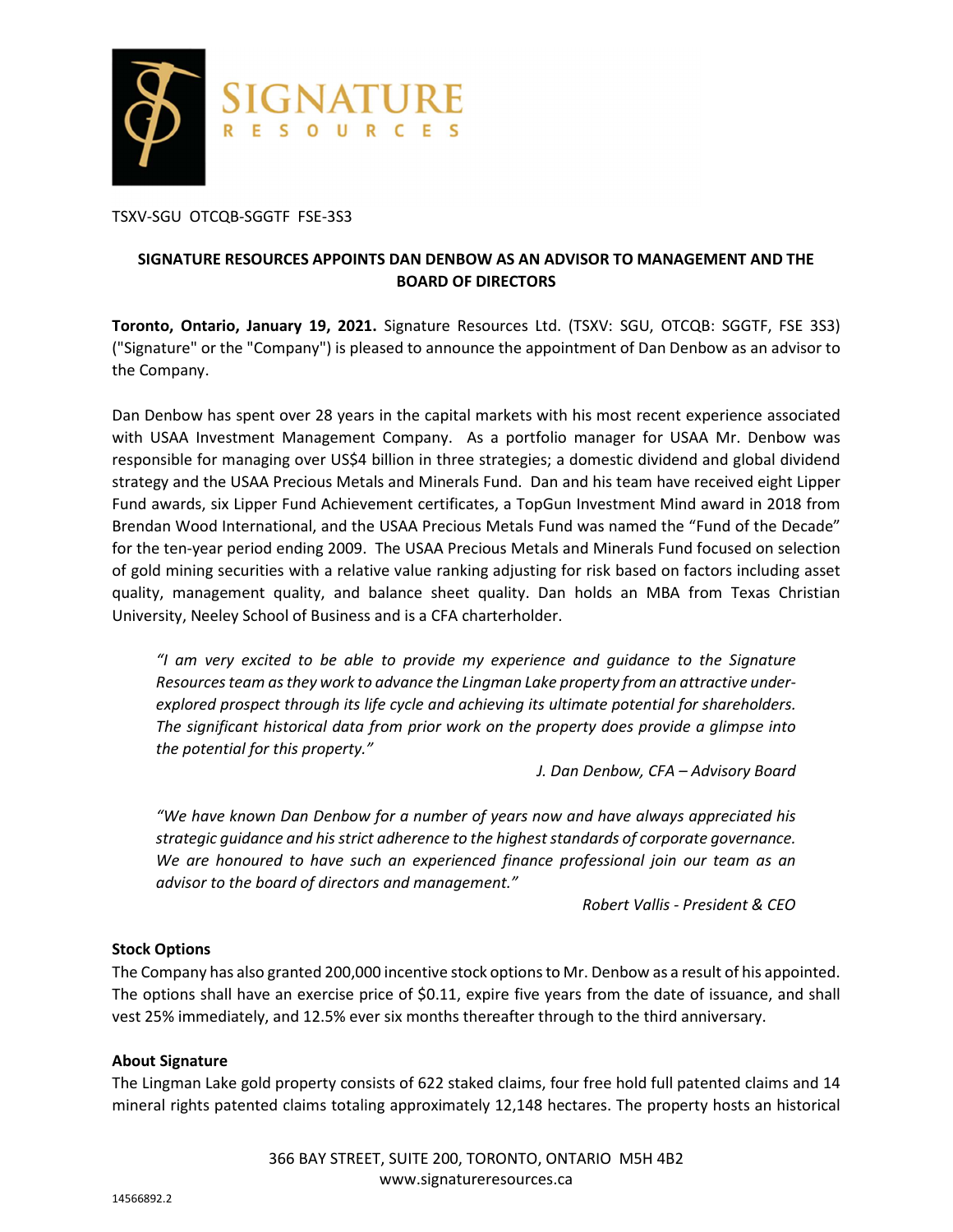

#### TSXV-SGU OTCQB-SGGTF FSE-3S3

estimate of 234,684 oz of gold\* (1,063,904 tonnes grading 6.86 g/t with 2.73 gpt cut-off) and includes what has historically been referred to as the Lingman Lake Gold Mine, an underground substructure consisting of a 126.5-meter shaft, and 3-levels at 46-meters, 84-meters and 122-meters depths.

\*This historical resource estimate is based on prior data and reports obtained and prepared by previous operators, and information provided by governmental authorities. A Qualified Person has not done sufficient work to verify the classification of the mineral resource estimates in accordance with current CIM categories. The Company is not treating the historical estimate as a current NI 43-101 mineral resource estimate. Establishing a current mineral resource estimate on the Lingman Lake deposit will require further evaluation, which the Company and its consultants intend to complete in due course. Additional information regarding historical resource estimates is available in the technical report entitled, "Technical Report on the Lingman Lake Gold Property" dated January 31, 2020, prepared by John M. Siriunas, P.Eng. and Walter Hanych, P.Geo., available on the Company's SEDAR profile at www.sedar.com To find out more about Signature Resources Limited, visit our website at www.signatureresources.ca , or contact:

Jonathan Held Chief Financial Officer 416-270-9566

#### **Cautionary Notes**

**Neither TSX Venture Exchange nor its Regulation Services Provider (as that term is defined in the policies of the TSX Venture Exchange) accepts responsibility for the adequacy or accuracy of this news release.**

*This news release contains forward-looking statements which are not statements of historical fact. Forward-looking statements include estimates and statements that describe the Company's future plans, objectives or goals, including words to the effect that the Company or management expects a stated condition or result to occur. Forward-looking statements may be identified by such terms as "believes", "anticipates", "expects", "estimates", "may", "could", "would", "will", or "plan". Since forward-looking statements are based on assumptions and address future events and conditions, by their very nature they involve inherent risks and uncertainties. Although these statements are based on information currently available to the Company, the Company provides no assurance that actual results will meet management's expectations. Risks, uncertainties and other factors involved with forward-looking information could cause actual events, results, performance, prospects and opportunities to differ materially from those expressed or implied by such forward-looking information. Forward looking information in this news release includes, but is not limited to, the Company's objectives, goals or future plans, statements, exploration results, potential mineralization, the estimation of mineral resources, exploration and mine development plans, timing of the commencement of operations and estimates of market conditions. Factors that could cause actual results to differ materially from such forward-looking information include, but are not limited to changes in general economic and financial market conditions, failure to identify mineral resources, failure to convert estimated mineral resources to reserves, the inability to complete a feasibility study which recommends a production decision, the preliminary nature of metallurgical test results, delays in obtaining or failures to obtain required governmental, environmental or other project approvals, political risks, inability to fulfill the duty to accommodate First Nations and other indigenous peoples, uncertainties relating to the availability and costs of financing needed in the future, changes in equity markets, inflation, changes in exchange rates, fluctuations in commodity prices, delays in the development of projects, capital and operating* 

> 366 BAY STREET, SUITE 200, TORONTO, ONTARIO M5H 4B2 www.signatureresources.ca